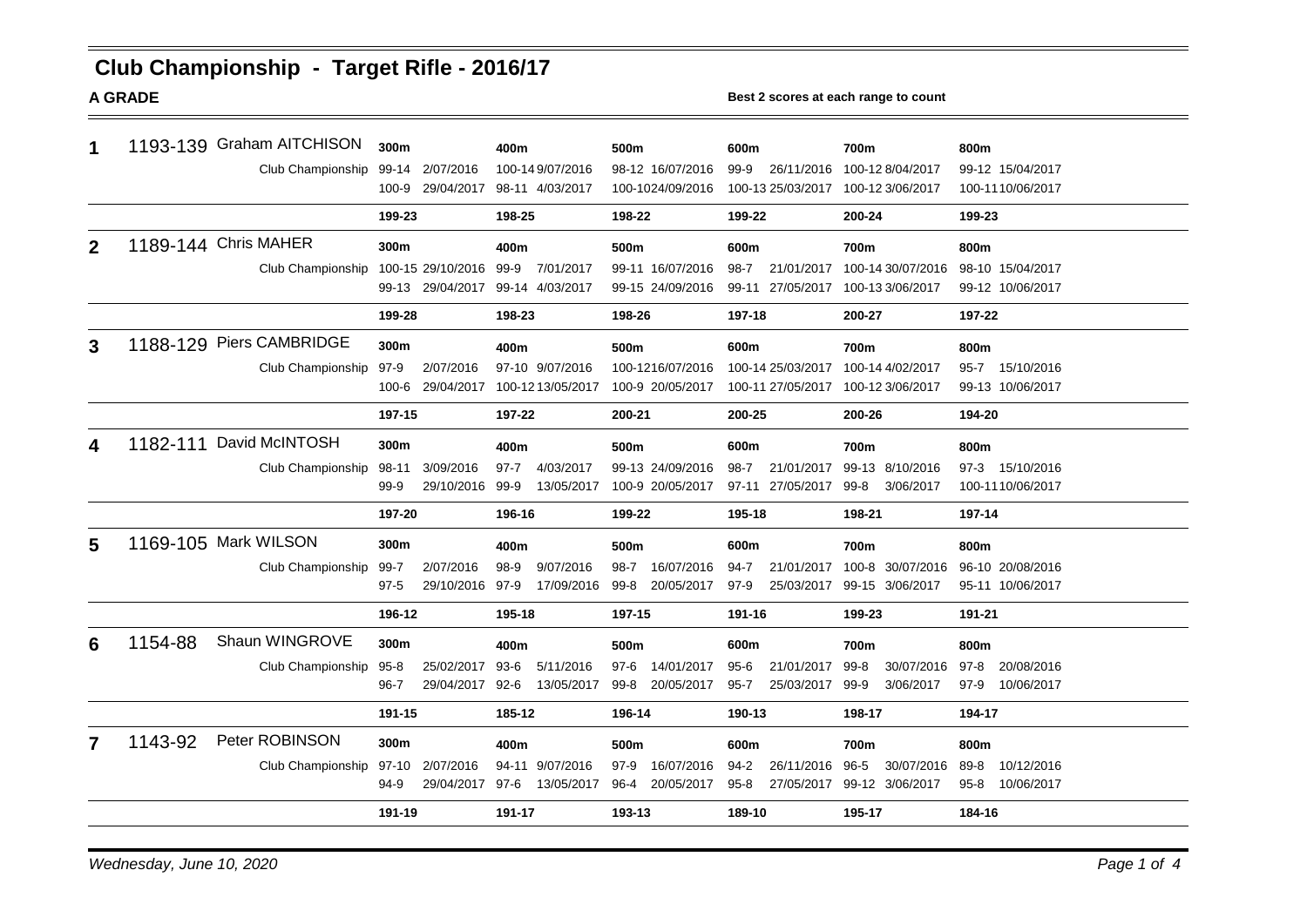|   | Club Championship - Target Rifle - 2016/17<br><b>A GRADE</b><br>Best 2 scores at each range to count |                    |                                   |                  |                   |                   |                  |                  |  |  |  |  |  |
|---|------------------------------------------------------------------------------------------------------|--------------------|-----------------------------------|------------------|-------------------|-------------------|------------------|------------------|--|--|--|--|--|
| 8 | 989-125                                                                                              | <b>Steve NEGUS</b> | 300m                              | 400m             | 500 <sub>m</sub>  | 600m              | 700m             | 800m             |  |  |  |  |  |
|   |                                                                                                      |                    | Club Championship 99-14 2/07/2016 | 99-10 13/05/2017 | 100-1824/09/2016  | 1/10/2016<br>93-2 | 100-158/04/2017  | 99-13 15/04/2017 |  |  |  |  |  |
|   |                                                                                                      |                    | 99-11 20/05/2017                  |                  | 100-14 27/05/2017 | 100-18 3/06/2017  | 100-1010/06/2017 |                  |  |  |  |  |  |
|   |                                                                                                      |                    | $99-14$                           | $99-10$          | 199-29            | 193-16            | 200-33           | 199-23           |  |  |  |  |  |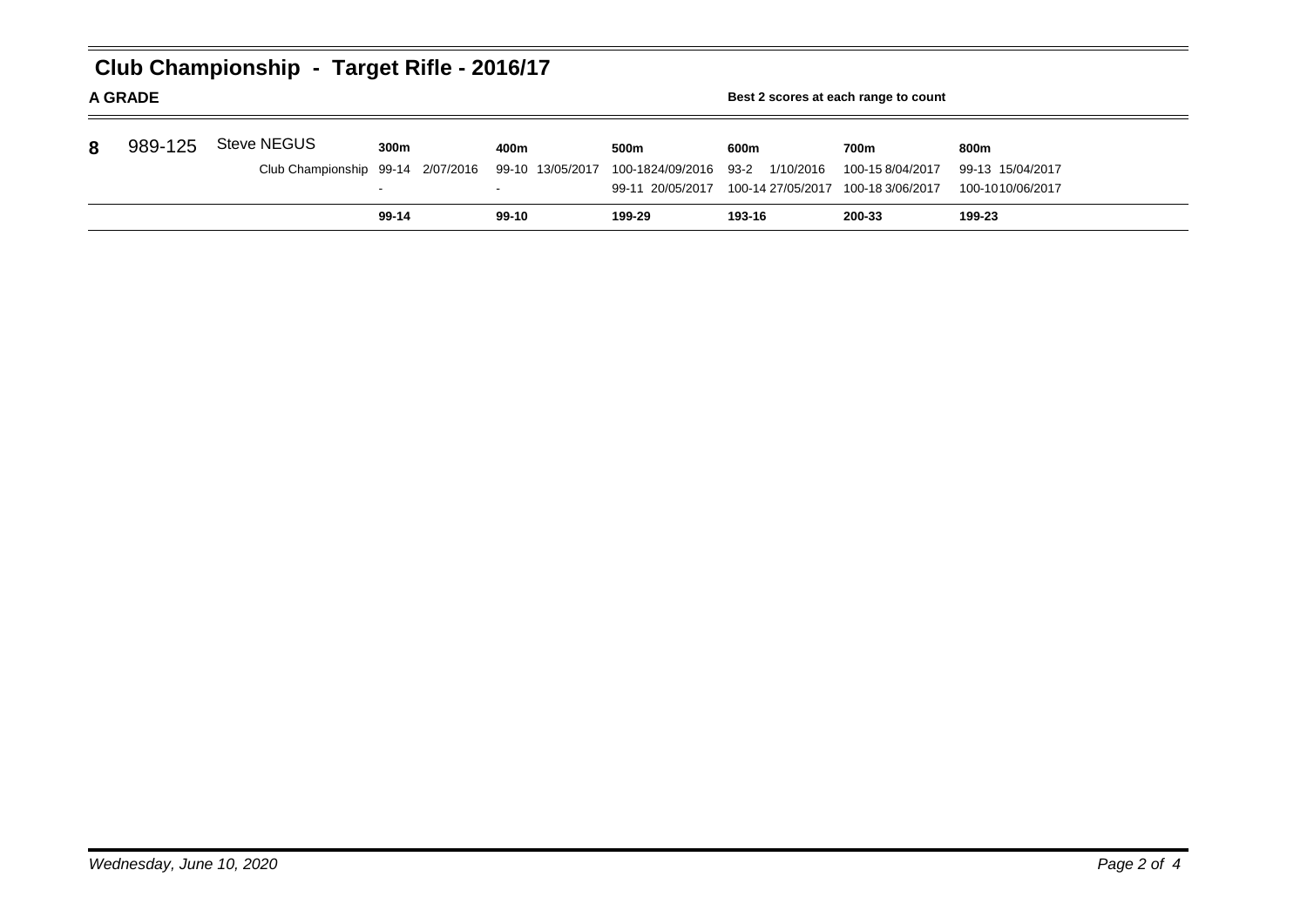# **Club Championship - Target Rifle - 2016/17**

**B GRADE BORADE BEST 2** scores at each range to count

| 1            | 1132-60 | Steve LAMB             | 300m      |                 | 400m     |            | 500m   |                  | 600m     |            | 700m     |                 | 800m     |            |
|--------------|---------|------------------------|-----------|-----------------|----------|------------|--------|------------------|----------|------------|----------|-----------------|----------|------------|
|              |         | Club Championship      | 96-4      | 25/02/2017      | $95 - 7$ | 9/07/2016  | 97-5   | 14/01/2017       | 89-4     | 26/11/2016 | $97-5$   | 30/07/2016      | $90-3$   | 15/04/2017 |
|              |         |                        | $91 - 5$  | 29/04/2017      | 94-3     | 13/05/2017 | $95-3$ | 20/05/2017       | 92-6     | 27/05/2017 |          | 100-9 3/06/2017 | 96-6     | 10/06/2017 |
|              |         |                        | 187-9     |                 | 189-10   |            | 192-8  |                  | 181-10   |            | 197-14   |                 | 186-9    |            |
| $\mathbf{2}$ | 1125-76 | Paul SIMMONS           | 300m      | 400m            |          |            | 500m   |                  | 600m     |            | 700m     |                 | 800m     |            |
|              |         | Club Championship      | 92-6      | 31/12/2016      | $92-8$   | 17/09/2016 | 97-5   | 24/09/2016       | 93-6     | 1/10/2016  | 97-6     | 4/02/2017       | 88-6     | 15/10/2016 |
|              |         |                        | $95-9$    | 29/04/2017      | 93-2     | 4/03/2017  |        | 99-12 20/05/2017 | 90-4     | 21/01/2017 | $95 - 8$ | 8/04/2017       | $94 - 4$ | 10/06/2017 |
|              |         |                        | 187-15    |                 |          | 185-10     |        | 196-17           |          | 183-10     |          | 192-14          |          | 182-10     |
| 3            | 796-27  | Tim PIDHIRNYJ          | 300m      |                 | 400m     |            | 500m   |                  | 600m     |            | 700m     |                 | 800m     |            |
|              |         | Club Championship      | 84-1      | 25/02/2017      | $92 - 5$ | 13/05/2017 | $83-1$ | 18/03/2017       | $91 - 5$ | 27/05/2017 | 86-4     | 4/02/2017       | $90 - 4$ | 15/04/2017 |
|              |         |                        | $91 - 1$  | 29/04/2017 -    |          |            | 93-6   | 20/05/2017 -     |          |            | 86-0     | 3/06/2017       |          |            |
|              |         |                        | $175 - 2$ |                 | $92 - 5$ |            | 176-7  |                  | $91 - 5$ |            | 172-4    |                 | $90 - 4$ |            |
| 4            | 566-24  | Jim REID               | 300m      |                 | 400m     |            | 500m   |                  | 600m     |            | 700m     |                 | 800m     |            |
|              |         | Club Championship 81-2 |           | 2/07/2016       | $75-1$   | 9/07/2016  | 84-4   | 16/07/2016       | 75-4     | 23/07/2016 | 94-7     | 30/07/2016      | 76-3     | 20/08/2016 |
|              |         |                        | $0 - 0$   | 31/12/2016 81-3 |          | 4/03/2017  |        |                  |          |            |          |                 | $\sim$   |            |
|              |         |                        | $81 - 2$  |                 | 156-4    |            | 84-4   |                  | $75 - 4$ |            | $94 - 7$ |                 | 76-3     |            |